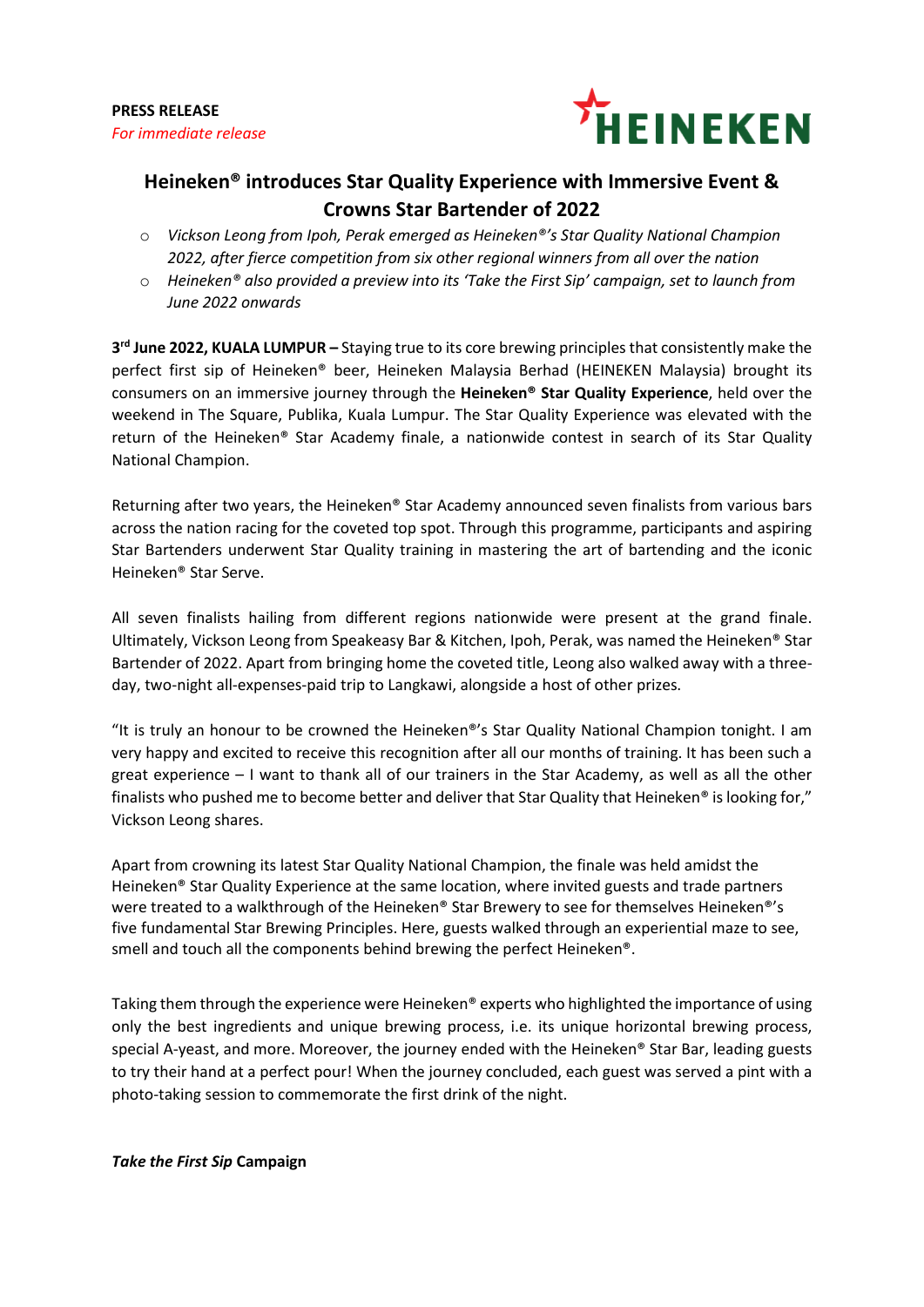## **PRESS RELEASE** *For immediate release*



At the Star Quality Experience, guests were treated to an exclusive preview of the upcoming '*Take the First Sip'* campaign happening in the next two months.

The *Take the First Sip* campaign puts the spotlight on Heineken®'s brewing principles, all of which are crucial in ensuring that each glass of a Heineken® always delivers on the most refreshing first sip.

Beyond that, Heineken® will bring to life a series of refreshing experiences including the revival of nightlife and a month-long takeover of a special venue. Consumers can stay tuned for more updates on these activities, guaranteed to provide memories that they can truly look forward to – all beginning with one refreshing first sip of Heineken®.

**END**

## **For editorial enquiries or further information, please contact:**

**Heineken Malaysia Berhad**

**Salini Muniandy Arvina Gill** Public Relations Manager **Public Relations Specialist** HEINEKEN Malaysia Berhad **HEINEKEN Malaysia Berhad E:** [salini.muniandy@heineken.com](about:blank) **E:** [arvina.kaurgill@heineken.com](mailto:arvina.kaurgill@heineken.com) **M**: +6016 426-5079 **M**: +6012 422-6816

**VoxEureka PLT (PR Agency)**

**Sarah Tam**  Senior Manager VoxEureka PLT **E:** [heineken@voxeureka.com](mailto:heineken@voxeureka.com) **M**: +6017-771 9921

### **Heineken Malaysia Berhad**

HEINEKEN Malaysia with its portfolio of iconic international brands is the leading brewer in the country. The Company brews, markets and distributes:

- The World's No. 1 international premium beer **Heineken®**
- The great taste of Heineken® with dealcoholised **Heineken® 0.0**
- The World-acclaimed iconic Asian beer **Tiger Beer**
- The crystal-cold filtered beer **Tiger Crystal**
- The World's No. 1 stout **Guinnes**s
- The premium wheat beer born in the Alps **Edelweiss**
- The World's No. 1 cider **Strongbow Apple Ciders**
- The New Zealand inspired cider **Apple Fox Cider**
- The all-time local favourite **Anchor Smooth**
- The premium Irish ale **Kilkenny**
- The real shandy **Anglia**